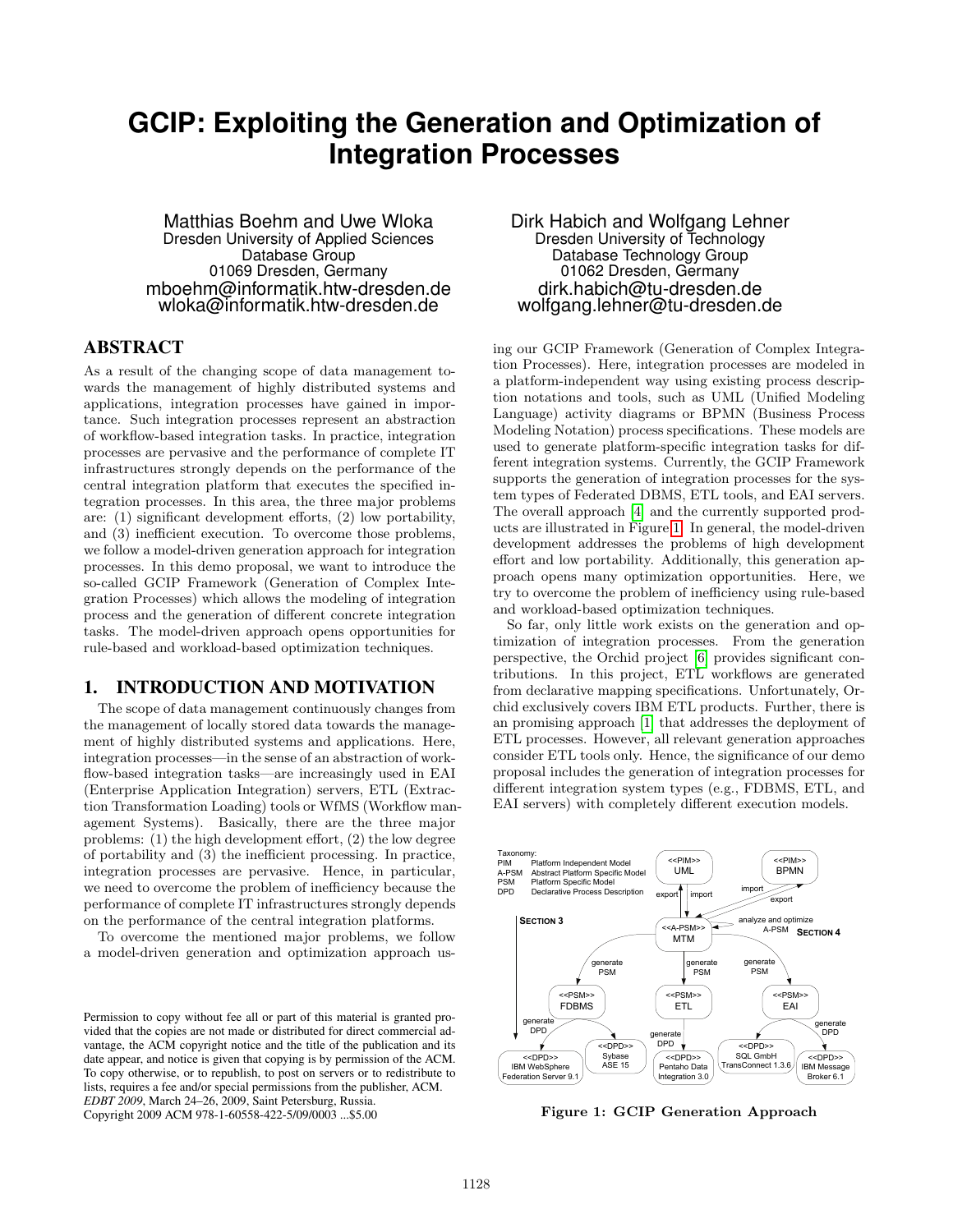Furthermore, there is only little work on the optimization of integration processes. First results have been published for critical path optimization of workflows [\[8\]](#page-3-3) and the optimization of queries over Web services [\[10\]](#page-3-4). These techniques mainly try to use parallelism in awareness of data dependencies. More sophisticated approaches have been published in the fields of ETL process optimization [\[9\]](#page-3-5), self-optimization of message transformation processes [\[5\]](#page-3-6), and BPEL process optimization [\[11\]](#page-3-7). The major challenge in distributed environments is the missing knowledge of data properties [\[7\]](#page-3-8). Further, all of those solutions are platform-specific. Additionally, those solutions use only rule-based optimization techniques, which can lead to inefficiency in the presence of workload shifts. Hence, the significance of our approach includes the cost-based optimization of integration processes, where we use workload characteristics and execution statistics in order to decide on optimality conditions. For integration processes this has not been considered elsewhere.

The contribution of this paper includes the following three aspects that also reflect the structure of the paper:

- We introduce our GCIP Framework and its macroarchitecture in Section 2.
- Then, we explain the generation of integration processes for different target integration systems (of different system types) in Section 3.
- Further, we discuss the rule-based and the workloadbased optimization of integration processes—including applicable optimization techniques—in Section 4.

Subsequently, in Section 5, we summarize our main research contributions, open challenges and demonstration details that will be up for discussion at the EDBT demonstration desk. Finally, in Section 6, we conclude the paper.

## 2. GCIP FRAMEWORK ARCHITECTURE

In this section, we describe the GCIP Framework architecture and its main concepts. Figure [2](#page-1-0) illustrates the macroarchitecture of the GCIP Framework. The core implements the defined API and uses the subcomponents Transformer (realizes model transformations for the supported target integration systems), Optimizer (rewrites process plans using rule-based and workload-based optimization techniques), Dispatcher (decides on the most efficient target integration system), and Deployer (deploys generated process descriptions into the target integration systems). Finally, the framework comprises a Repository component that is used as a system dictionary. Hence, it handles configuration management, meta data management, model repository functionalities and persistence. In the following, we focus only on the Transformer (generation perspective) and the Optimizer (optimization perspective).

The Transformer subcomponent is responsible for modelmodel transformations (e.g., A-PSM to ETL PSM), model-DPD unparsing (generation of product-specific description) and DPD-model parsing (reverse engineering). The modelmodel transformations are bidirectionally realized with triple graph grammars, where a correspondence graph is modeled between two meta models. The model-DPD transformations are realized using platform-specific and dialect-specific text templates, which contain placeholders for structured and atomic values. In order to generate a DPD, the algorithm iterates over the PSM XML representation, and for



<span id="page-1-0"></span>Figure 2: GCIP Framework Macro-Architecture

each element, the correlated templates are loaded, placeholders are recursively replaced, and finally, the root template is stored as DPD. In contrast to this, the platformand dialect-specific DPD parser has been generated with the JavaCC tool (based on supplied grammars). It allows parsing text-based DPDs to the structured models.

Furthermore, the Optimizer allows for process plan rewriting on A-PSM level, which can be influenced with hints, policies and given workload and execution statistics. Basically, a process plan  $P$  can be rewritten to a more efficient process plan  $P'$ . Therefore, the Optimizer first executes a preprocessing chain including control flow analysis, data flow analysis and the successive dependency analysis. Here, the A-PSM is transformed into a process plan (specialized node) using the Processplan Parser. There, also a dependency graph is generated. Then, the Core Optimizer uses the rule-based and workload-based optimizer in order to apply the defined optimization techniques (see Figure [4\)](#page-2-0). Those techniques use the Processplan Rewriter—which is aware of the created dependency graph—to rewrite the given process plan. While the rule-based techniques use defined triples (search pattern, anomaly definition, rewrite pattern), the workload-based techniques are more complex. Here, the Estimator component predicts the costs of a process plan and its nodes. Therefore, we use our defined cost and workload model. Note that we provide an interface for workload statistics propagation by the target integration system. Further, the Optimizer periodically re-optimizes the given process plans, with the aim of adapting to changing workload characteristics. Finally, the Processplan Unparser serializes the rewritten process plan in order to deploy it into the target integration system.

In conclusion, the GCIP Framework allows the generation of complex integration processes for the specific platform models of FDBMS, ETL tools and EAI servers. During this generation, integration processes can be optimized with different optimization techniques. Furthermore, the framework can be extended in order to support new integration system types or DPD dialects. However, further research work is required to realize full round-trip engineering capabilities and to ensure the creation of robust integration processes (functional as well as performance aspects).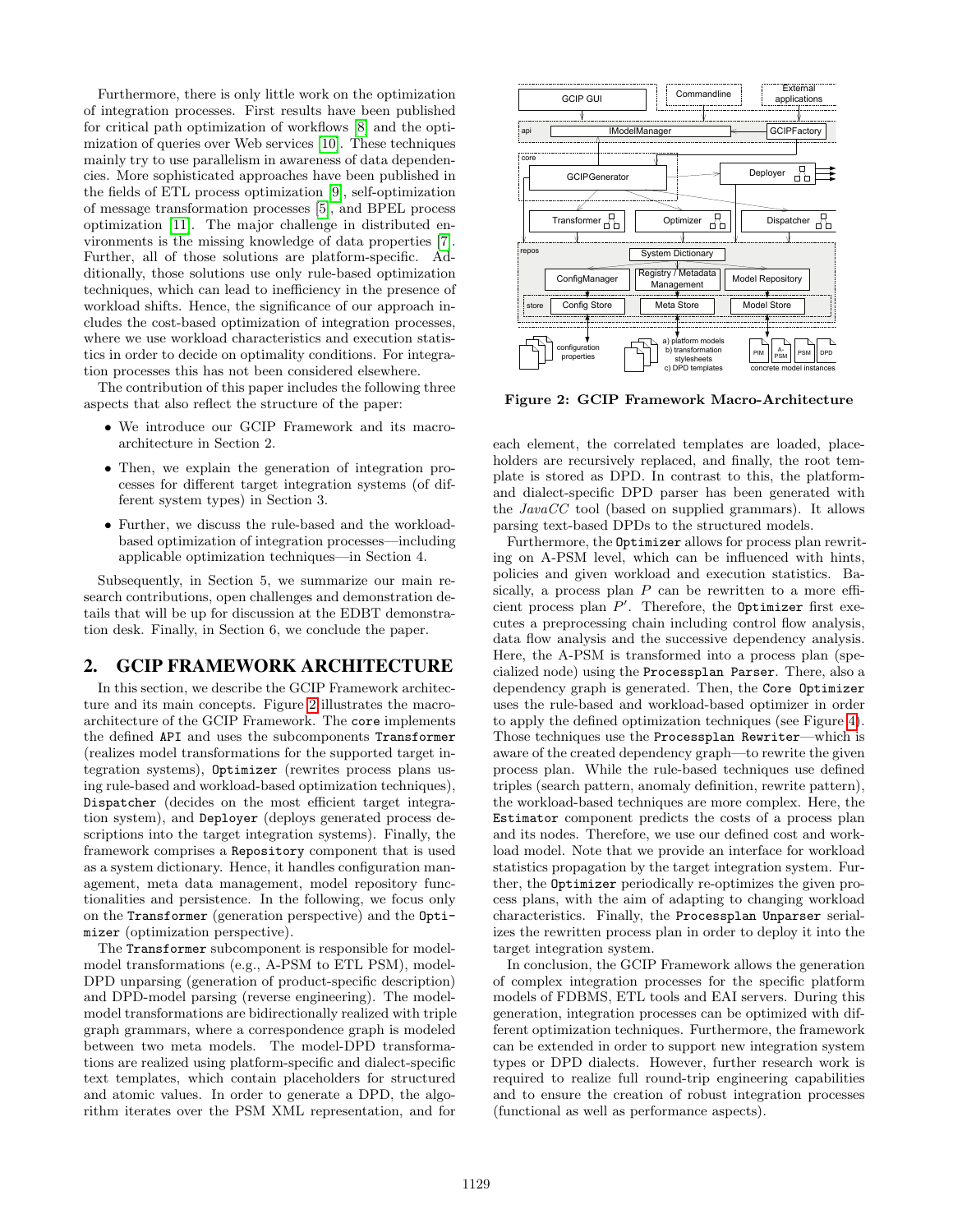<span id="page-2-6"></span>

<span id="page-2-2"></span>Figure 3: Generation and Optimization Example (PIM, APSM, Optimized APSM, PSM, DPD)

### 3. GENERATION APPROACH

The main generation approach comprises four different levels of abstraction. At the highest abstraction level, integration processes are represented with platform-independent models (PIM) specified with graphical process description languages like UML activity diagrams or BPMN diagrams. These models can be imported into the GCIP Framework. During this import, the PIM is transformed into an abstract platform-specific model (A-PSM). This model is the normalized representation for further generation and optimization. The concrete A-PSM models are visualized using the Graphviz DOT language. Note that such a central representation reduces the transformation complexity between different platform-independent representations and different platform-specific representations. From this central representation, several platform-specific models (PSM) can be generated (system-type-specific) using the defined platform models (PM). Currently, the GCIP Framework supports the generation of integration processes for the system types Federated DBMS, ETL tools, and EAI servers. For instance, in the case of the PSM for Federated DBMS, an XML representation of a stored procedure is created. The major challenge when doing so lies in the structural changes (due to different execution models) between the A-PSM and the different PSMs. Based on the generated PSM (for an integration system type category), different declarative process descriptions (DPD) can be generated, which are system-specific representations of an integration process. Here, for instance, SQLserver-specific stored procedures using the specific TSQL dialect are generated. Finally, the model-driven generation overcomes the problems of high development effort and low portability of integration processes.

In order to make this generation approach more understandable let us assume a concrete example.

EXAMPLE 1. Figure [3](#page-2-1) illustrate an example platform-independent integration processes using a UML activity diagram. Here, orders are extracted from a data warehouse and inserted into two physical separated data marts without any schema mapping. Then the PIM is imported into the GCIP Framework, where the central A-PSM (see Figure  $3(b)$ ) is created. From this model, we generate a platform-specific model for ETL (see Figure  $3(d)$ ). Clearly, this model is platform-specific (ETL, in this case) but not system-specific. Note the structural difference between the instance-based abstract PSM (A-PSM) and the pipes and filter model used for the ETL PSM. Finally, we can generate the declarative process description for the concrete ETL tool Pentaho Data Integration (PDI) (see Figure  $3(e)$  for a screenshot).

## <span id="page-2-5"></span><span id="page-2-4"></span><span id="page-2-3"></span><span id="page-2-1"></span>4. OPTIMIZATION APPROACH

Similar to declarative expressions, the model-driven generation opens several opportunities for integration process optimization. Here, we apply rule-based and workload-based optimization techniques on the A-PSM level. This is advantageous due to a single point of normalization and optimization. An overview of these optimization techniques is illustrated in Figure [4.](#page-2-0) In general, some techniques have been adapted from the areas of database systems and compiler construction and some are specific to the context of integration processes. While the rule-based optimization techniques are only applied during the initial optimization, the numerous workload-based optimization techniques are based on monitored workload and execution statistics (execution times, cardinalities). Hence, those are applied during periodical re-optimization within a feedback loop between our GCIP Framework and the used integration system.

With the aim to make this optimization approach more understandable we revisit our used generation example.

EXAMPLE 2. The initially created A-PSM P from Figure  $3(b)$  can be optimized to a more efficient A-PSM  $\overline{P}'$ that is illustrated in Figure  $3(c)$ . This decision is made based on monitored workload statistics  $W(P)$ , the defined  $cost$  model and estimated workload statistics  $W(P')$  with  $W(P') = \frac{C(P')}{C(P)} \cdot W(P)$ . Here, the techniques WC2: Rewriting Sequences to Parallel Flows, and WC1: Rescheduling Start of Parallel Flows are used. We can rewrite the sequence of operators to two concurrent subflows because there is no data dependency between subsets of those operators.

Finally, the GCIP Framework supports the visualization of estimated costs and applied optimization techniques. Thus, our demo will include a detailed presentation of the integration process optimization approach.



<span id="page-2-0"></span>Figure 4: Available Optimization Techniques